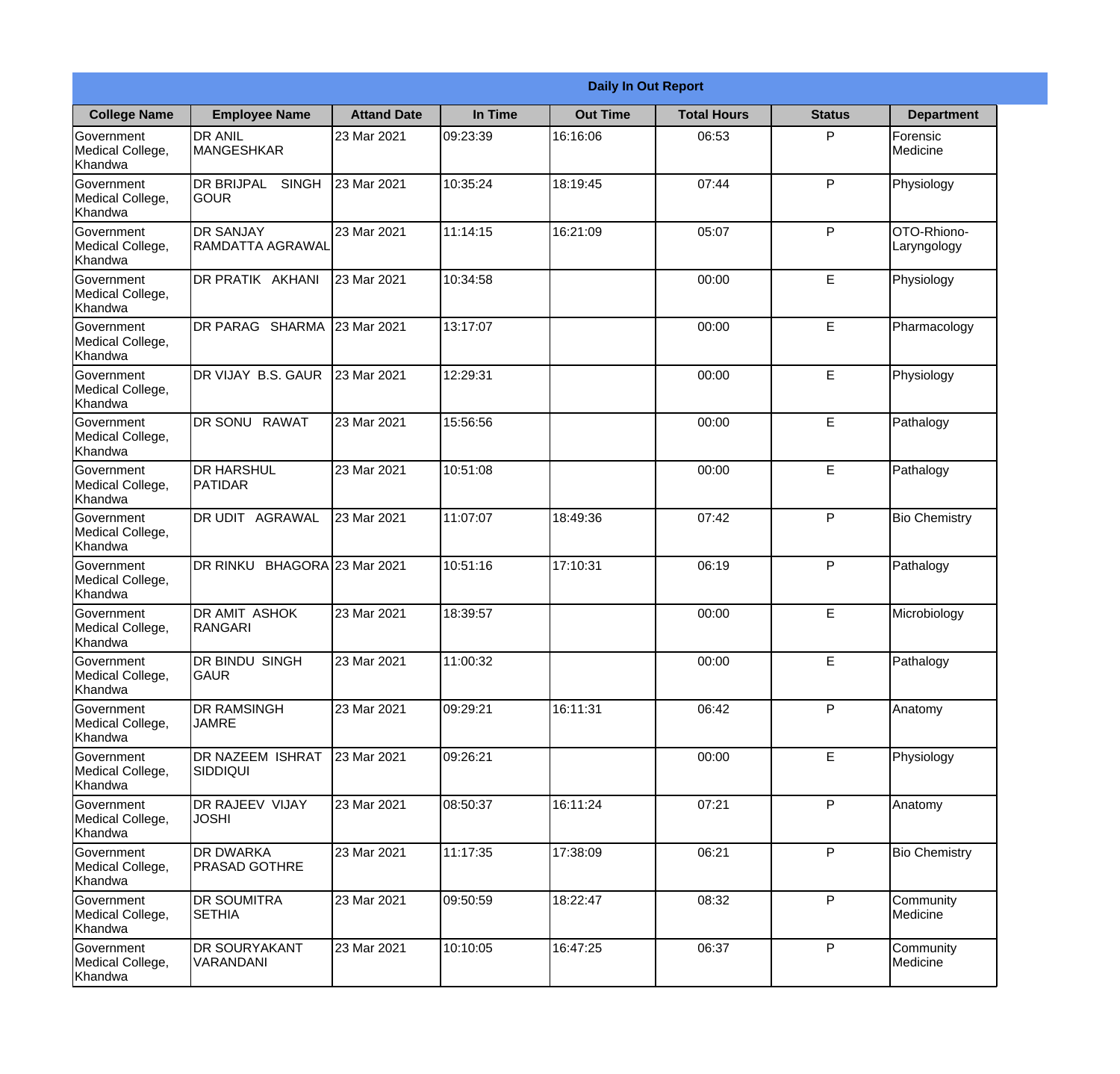| <b>Designation</b>                  | <b>Category</b> |
|-------------------------------------|-----------------|
| Assistant Professor   Para Clinical |                 |
| Demonstrator/Tutor   Non Clinical   |                 |
| Professor                           | Clinical        |
| Assistant Professor   Non Clinical  |                 |
| Professor                           | Para Clinical   |
| Associate Professor Non Clinical    |                 |
| Demonstrator/Tutor   Para Clinical  |                 |
| Assistant Professor   Para Clinical |                 |
| Associate Professor Non Clinical    |                 |
| Assistant Professor   Para Clinical |                 |
| Professor                           | Para Clinical   |
| Associate Professor Para Clinical   |                 |
| Demonstrator/Tutor   Non Clinical   |                 |
| Professor                           | Non Clinical    |
| Assistant Professor                 | Non Clinical    |
| Demonstrator/Tutor   Non Clinical   |                 |
| <b>Assistant Professor</b>          | Para Clinical   |
| Demonstrator/Tutor   Para Clinical  |                 |

## **Daily In Out Report**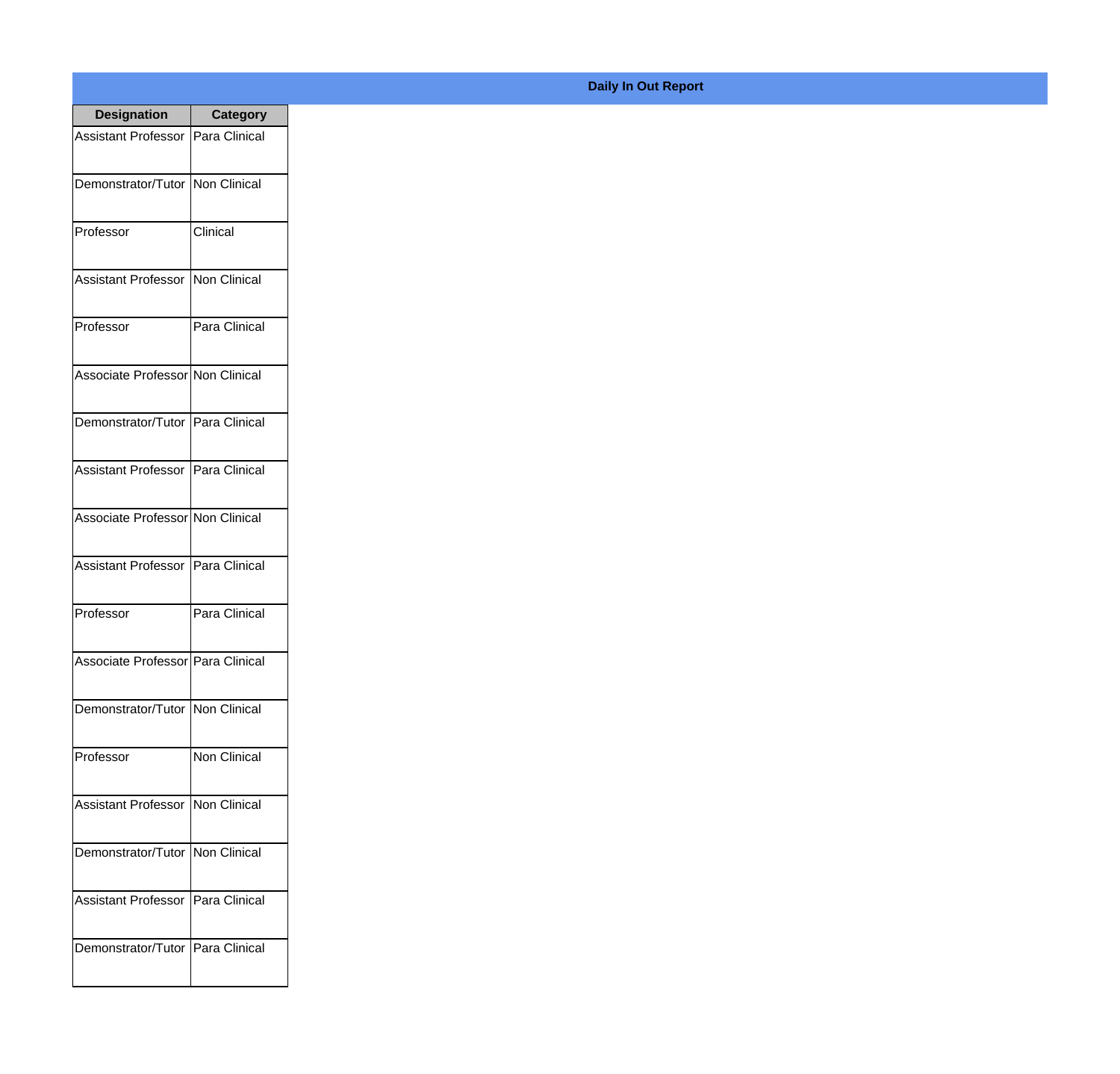|                                                         |                                                       |             |          |          | <b>Daily In Out Report</b> |              |                                           |
|---------------------------------------------------------|-------------------------------------------------------|-------------|----------|----------|----------------------------|--------------|-------------------------------------------|
| Government<br>Medical College,<br>Khandwa               | <b>DR RASHMI YADAV</b>                                | 23 Mar 2021 | 10:30:12 | 17:07:37 | 06:37                      | P            | Community<br>Medicine                     |
| Government<br>Medical College,<br>Khandwa               | DR LEENA PARIHAR                                      | 23 Mar 2021 | 11:02:26 | 16:59:17 | 05:57                      | P            | Community<br>Medicine                     |
| <b>Government</b><br>Medical College,<br>Khandwa        | <b>MR PIYUSH KUMAR</b><br><b>MISHRA</b>               | 23 Mar 2021 | 10:45:41 | 18:06:54 | 07:21                      | P            | Community<br>Medicine                     |
| <b>Government</b><br>Medical College,<br>Khandwa        | DR SACHIN PARMAR 23 Mar 2021                          |             | 10:49:57 | 19:46:59 | 08:57                      | P            | Community<br>Medicine                     |
| Government<br>Medical College,<br>Khandwa               | DR PRAMILA VERMA 23 Mar 2021                          |             | 12:03:58 |          | 00:00                      | E            | Paediatrics                               |
| Government<br>Medical College,<br>Khandwa               | <b>DR DURGESH</b><br>SONARE                           | 23 Mar 2021 | 10:28:39 |          | 00:00                      | E            | Dermatology, Ven<br>ereology &<br>Leprosy |
| Government<br>Medical College,<br>Khandwa               | <b>DR MANOJ BALKE</b>                                 | 23 Mar 2021 | 09:51:52 | 18:35:20 | 08:44                      | P            | Ophthalmology                             |
| Government<br>Medical College,<br>Khandwa               | <b>DR GARIMA</b><br><b>AGRAWAL VARSHNEY</b>           | 23 Mar 2021 | 10:36:43 |          | 00:00                      | E            | Paediatrics                               |
| Government<br>Medical College,<br>Khandwa               | DR PRIYA KAPOOR<br>KAPOOR                             | 23 Mar 2021 | 10:02:51 | 16:42:30 | 06:40                      | $\mathsf{P}$ | Pathalogy                                 |
| <b>Government</b><br>Medical College,<br>Khandwa        | <b>DR RAJENDRA</b><br><b>SINGH MANDLOI</b>            | 23 Mar 2021 | 10:46:24 | 17:00:04 | 06:14                      | P            | <b>Bio Chemistry</b>                      |
| <b>Government</b><br>Medical College,<br><b>Khandwa</b> | <b>DR SEEMA</b><br><b>SUDHAKARRAO</b><br><b>SUTAY</b> | 23 Mar 2021 | 10:59:10 |          | 00:00                      | E            | Forensic<br>Medicine                      |
| Government<br>Medical College,<br>Khandwa               | <b>DR RAKESH SINGH</b><br><b>HAZARI</b>               | 23 Mar 2021 | 16:32:10 |          | 00:00                      | E            | Pathalogy                                 |
| Government<br>Medical College,<br>Khandwa               | <b>DR NISHA</b><br><b>KAITHWAS</b>                    | 23 Mar 2021 | 10:16:03 | 13:41:16 | 03:25                      | P            | Psychiatry                                |
| Government<br>Medical College,<br>Khandwa               | <b>DR ANANT</b><br>TUKARAM PAWAR                      | 23 Mar 2021 | 10:57:57 | 19:47:06 | 08:50                      | $\mathsf{P}$ | Community<br>Medicine                     |
| Government<br>Medical College,<br>Khandwa               | <b>DR RAJU</b>                                        | 23 Mar 2021 | 09:06:21 | 19:10:49 | 10:04                      | P            | Forensic<br>Medicine                      |
| Government<br>Medical College,<br>Khandwa               | <b>DR MAHENDRA</b><br>PANWAR                          | 23 Mar 2021 | 09:38:58 |          | 00:00                      | E            | Orthopaedics                              |
| Government<br>Medical College,<br>Khandwa               | DR AJAY GANGJI                                        | 23 Mar 2021 | 14:00:47 |          | 00:00                      | E            | <b>General Surgery</b>                    |
| Government<br>Medical College,<br>Khandwa               | <b>DR SITARAM</b><br><b>SOLANKI</b>                   | 23 Mar 2021 | 10:41:00 | 18:57:58 | 08:16                      | $\mathsf{P}$ | Forensic<br>Medicine                      |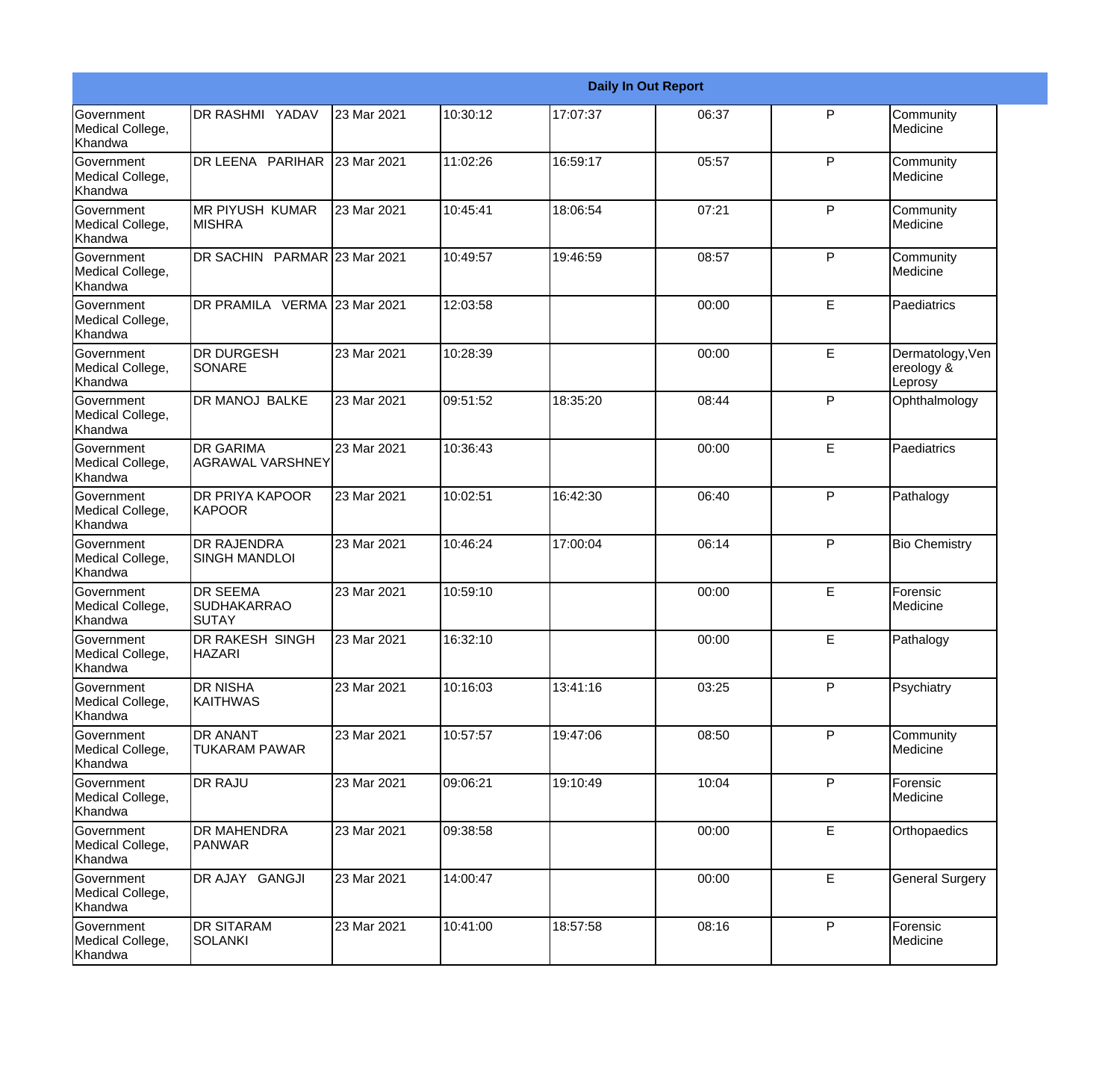| Assistant Professor Para Clinical |                 |
|-----------------------------------|-----------------|
| Assistant Professor Para Clinical |                 |
|                                   |                 |
| Statistician                      | Para Clinical   |
| Assistant Professor Para Clinical |                 |
| Professor                         | Clinical        |
| Assistant Professor               | Clinical        |
| Assistant Professor Clinical      |                 |
| Associate Professor Clinical      |                 |
| Demonstrator/Tutor Para Clinical  |                 |
| Demonstrator/Tutor Non Clinical   |                 |
| Professor                         | Para Clinical   |
| Professor                         | Para Clinical   |
|                                   |                 |
| Assistant Professor Clinical      |                 |
| Professor                         | Para Clinical   |
| Demonstrator/Tutor Para Clinical  |                 |
| Assistant Professor               | <b>Clinical</b> |
| Professor                         | Clinical        |
| Demonstrator/Tutor Para Clinical  |                 |
|                                   |                 |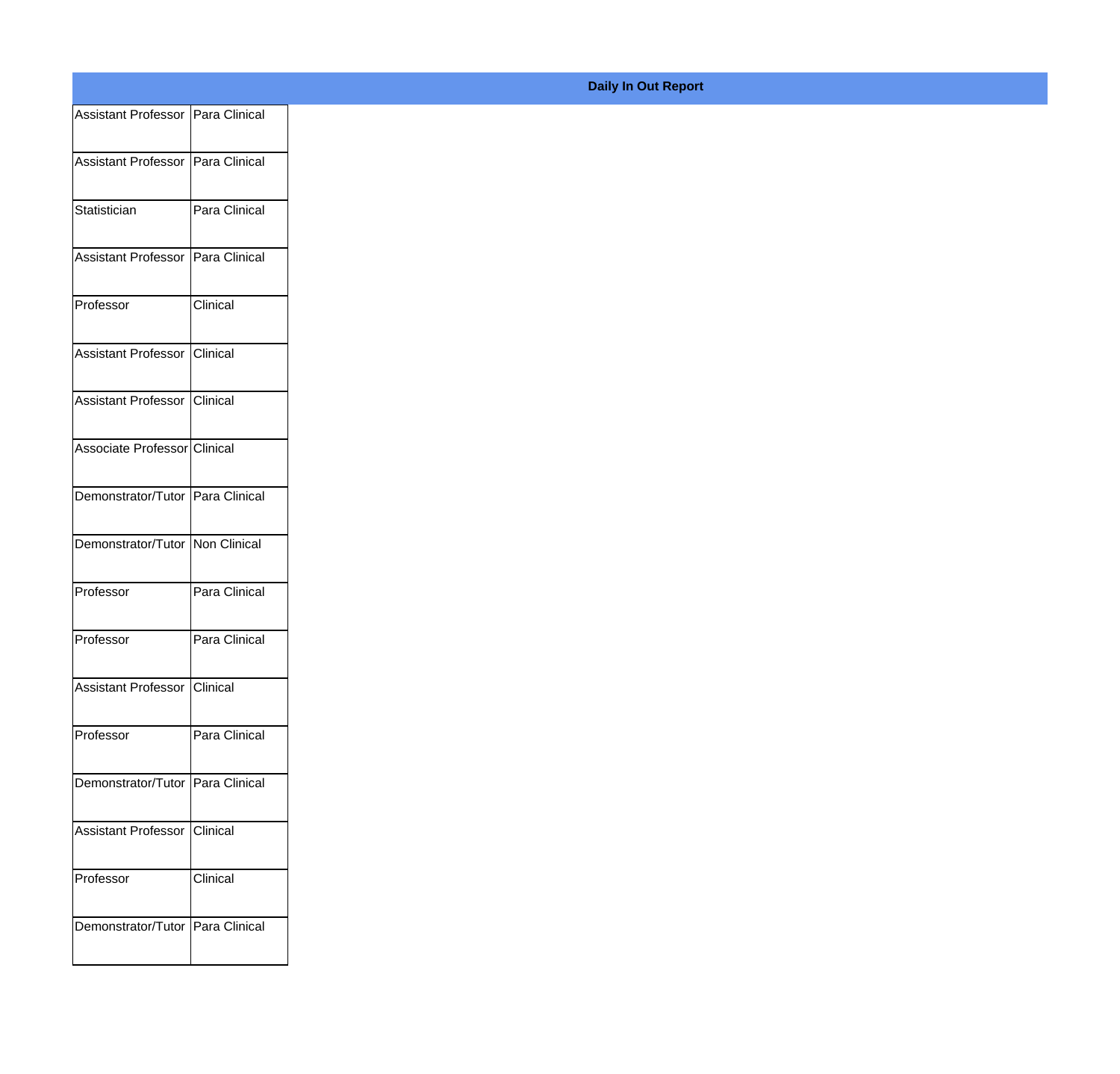|                                                         |                                                       |             |          |          | <b>Daily In Out Report</b> |              |                             |
|---------------------------------------------------------|-------------------------------------------------------|-------------|----------|----------|----------------------------|--------------|-----------------------------|
| Government<br>Medical College,<br>Khandwa               | DR ARUN KUMAR<br>PARGI                                | 23 Mar 2021 | 12:48:52 |          | 00:00                      | E            | <b>General Surgery</b>      |
| <b>Government</b><br>Medical College,<br>Khandwa        | <b>DR ASHOK</b><br><b>BHAUSAHEB NAJAN</b>             | 23 Mar 2021 | 16:16:00 |          | 00:00                      | E            | Forensic<br>Medicine        |
| <b>Government</b><br>Medical College,<br><b>Khandwa</b> | <b>DR NITESHKUMAR</b><br>KISHORILAL<br><b>RATHORE</b> | 23 Mar 2021 | 10:01:17 |          | 00:00                      | E            | Pharmacology                |
| <b>Government</b><br>Medical College,<br>Khandwa        | <b>DR PRIYESH</b><br><b>MARSKOLE</b>                  | 23 Mar 2021 | 10:16:16 | 17:07:45 | 06:51                      | P            | Community<br>Medicine       |
| Government<br>Medical College,<br>Khandwa               | <b>DR SANGEETA</b><br><b>CHINCHOLE</b>                | 23 Mar 2021 | 11:05:18 |          | 00:00                      | E            | Physiology                  |
| <b>Government</b><br>Medical College,<br>Khandwa        | DR NEERAJ KUMAR                                       | 23 Mar 2021 | 09:51:45 | 18:35:12 | 08:44                      | P            | Dentisry                    |
| Government<br>Medical College,<br>Khandwa               | DR SUNIL<br><b>BAJOLIYA</b>                           | 23 Mar 2021 | 09:33:35 |          | 00:00                      | E            | OTO-Rhiono-<br>Laryngology  |
| Government<br>Medical College,<br>Khandwa               | DR NISHA MANDLOI<br><b>PANWAR</b>                     | 23 Mar 2021 | 10:03:04 | 17:09:40 | 07:06                      | P            | Obstetrics &<br>Gynaecology |
| Government<br>Medical College,<br>Khandwa               | DR NANDINI DIXIT                                      | 23 Mar 2021 | 11:58:34 |          | 00:00                      | E            | Paediatrics                 |
| <b>Government</b><br>Medical College,<br>Khandwa        | <b>DR SATISH</b><br><b>CHANDEL</b>                    | 23 Mar 2021 | 11:36:20 |          | 00:00                      | E            | Pharmacology                |
| <b>Government</b><br>Medical College,<br>Khandwa        | <b>DR JITENDRA</b><br>AHIRWAR                         | 23 Mar 2021 | 18:22:15 | 18:23:06 | 00:01                      | P            | Pathalogy                   |
| Government<br>Medical College,<br>Khandwa               | <b>DR MUKTESHWARI</b><br><b>I</b> GUPTA               | 23 Mar 2021 | 11:40:22 | 17:36:42 | 05:56                      | P            | Pharmacology                |
| Government<br>Medical College,<br>Khandwa               | DR PURTI AGARWAL<br><b>SAINI</b>                      | 23 Mar 2021 | 10:41:26 | 16:13:55 | 05:32                      | P            | Pathalogy                   |
| Government<br>Medical College,<br>Khandwa               | DR YASHPAL RAY                                        | 23 Mar 2021 | 15:38:19 |          | 00:00                      | E.           | Anatomy                     |
| Government<br>Medical College,<br>Khandwa               | <b>DR DEEPIKA</b><br>PANWAR                           | 23 Mar 2021 | 10:54:36 | 17:35:26 | 06:41                      | P            | <b>Bio Chemistry</b>        |
| Government<br>Medical College,<br>Khandwa               | <b>DR VISHAL</b><br><b>KUMAR</b><br><b>THAKRE</b>     | 23 Mar 2021 | 11:57:29 |          | 00:00                      | E            | Physiology                  |
| Government<br>Medical College,<br>Khandwa               | MOHIT GARG                                            | 23 Mar 2021 | 09:47:16 |          | 00:00                      | E            | <b>General Medicine</b>     |
| Government<br>Medical College,<br>Khandwa               | RENU WAGHMARE                                         | 23 Mar 2021 | 11:23:09 | 18:33:35 | 07:10                      | $\mathsf{P}$ | Community<br>Medicine       |